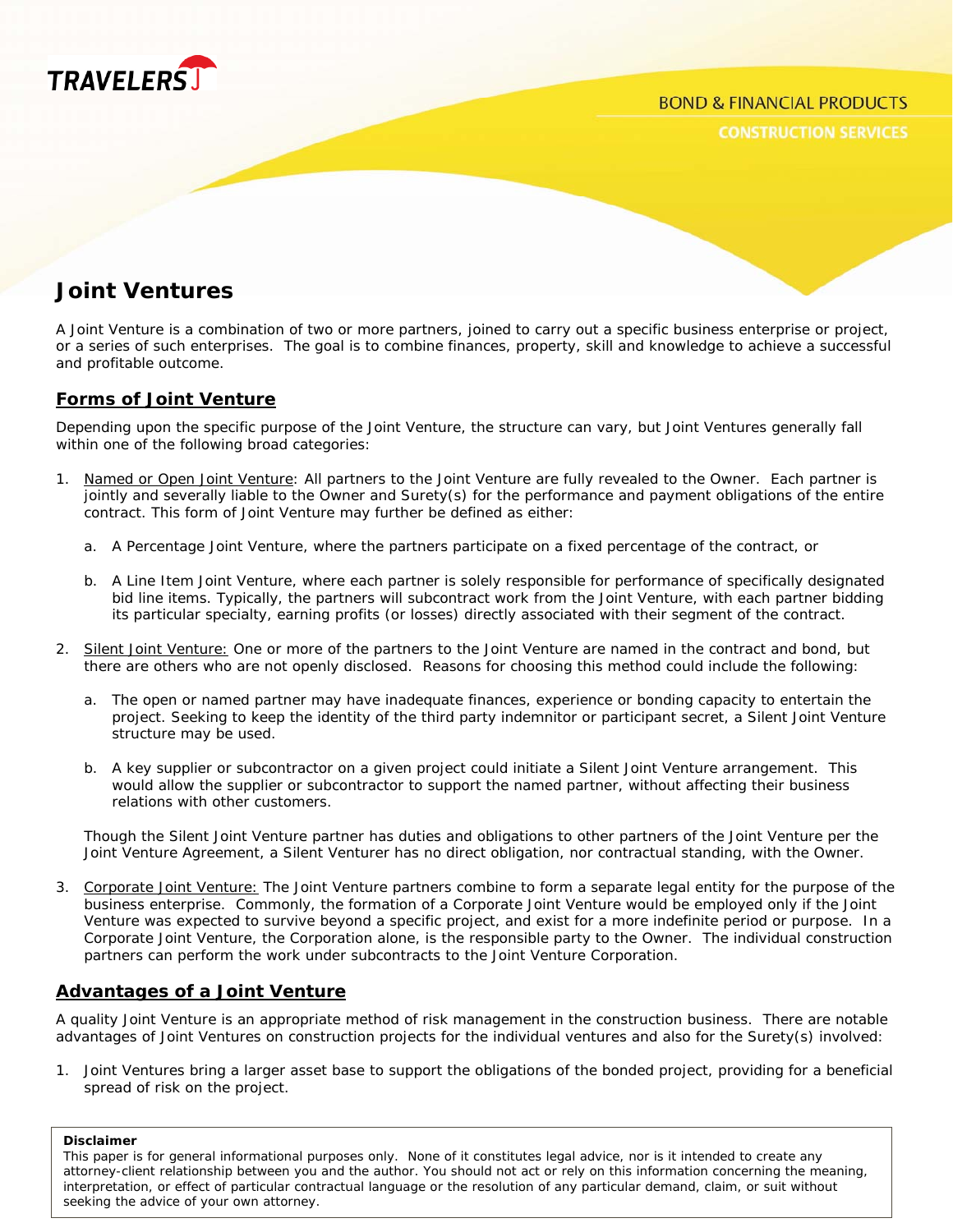- 2. Joint Ventures may serve to combine specialized knowledge and abilities of the partners toward a more successful project.
- 3. Joint Ventures may have an advantage in producing a more accurate and complete bid, combining the necessary comparisons and cross-checks in advance of submitting the estimate.
- 4. Joint Ventures may facilitate a geographic expansion of one of the partners, by joining with a contractor with local knowledge and cooperative local business arrangements.
- 5. Joint Ventures may increase a contractor's bonding capacity by allocation of a portion of the open contract liability to other partners and/or their Surety(s).
- 6. Joint Ventures provide for a pooling of talent, resources, equipment, materials, expertise, manpower and financial resources to encourage a more efficient and predictable final project outcome.

# **Business Risks with Joint Ventures**

One of the inherent risks in Joint Ventures is the overriding desire of each partner to maintain their separation and withhold important proprietary information from the other partners. Also, the joint and several obligation of each partner to the Owner presents a key business risk if one or more of the partners to the Joint Venture is unable to perform. When evaluating the risk associated with a Joint Venture, the following factors should be considered:

- 1. By its nature, a project performed by a Joint Venture will typically contain a greater degree of financial or business risk than one or more of the partners to the Joint Venture has engaged or performed in the past.
- 2. Lack of full and complete disclosure of other business issues and contingencies between the partners adds elements of uncertainty between the partners.
- 3. The governing agreements between the partners, in advance of the bid and in advance of signing final contracts are not standardized. These agreements are specially negotiated by the partners, and one or more of the partners may hold a negotiating advantage over the other(s).
- 4. The legitimacy or legality of the Joint Venture structure, in bidding or performing work through governmental preference programs, adds a business risk that must be evaluated.
- 5. This risk not only attaches to the partners but also to the Surety(s) who issue qualifying bonds in favor of the Joint Venture.
- 6. The long-term nature of many construction projects lends some concern for the overall compatibility of the partners. The relationship will need to endure and remain vibrant through their long association on the project.

# **Agreements and Documentation**

As the construction contract establishes the responsibilities and obligations of the Contractor (Joint Venture) to the Owner, it is also necessary to establish a comprehensive set of agreements between partners of the Joint Venture. These agreements would typically include the following:

- 1. Pre-bid Joint Venture Agreement: This agreement, prepared and executed in advance of submitting a bid by the Joint Venture, should, at a minimum, provide for the following:
	- a. Declares the intent of a Joint Venture between the partners, for the purpose of bidding the project.
	- b. Establishes the responsibility of the partners in preparing the estimate of the project, and allocation of the expense of estimating the project.